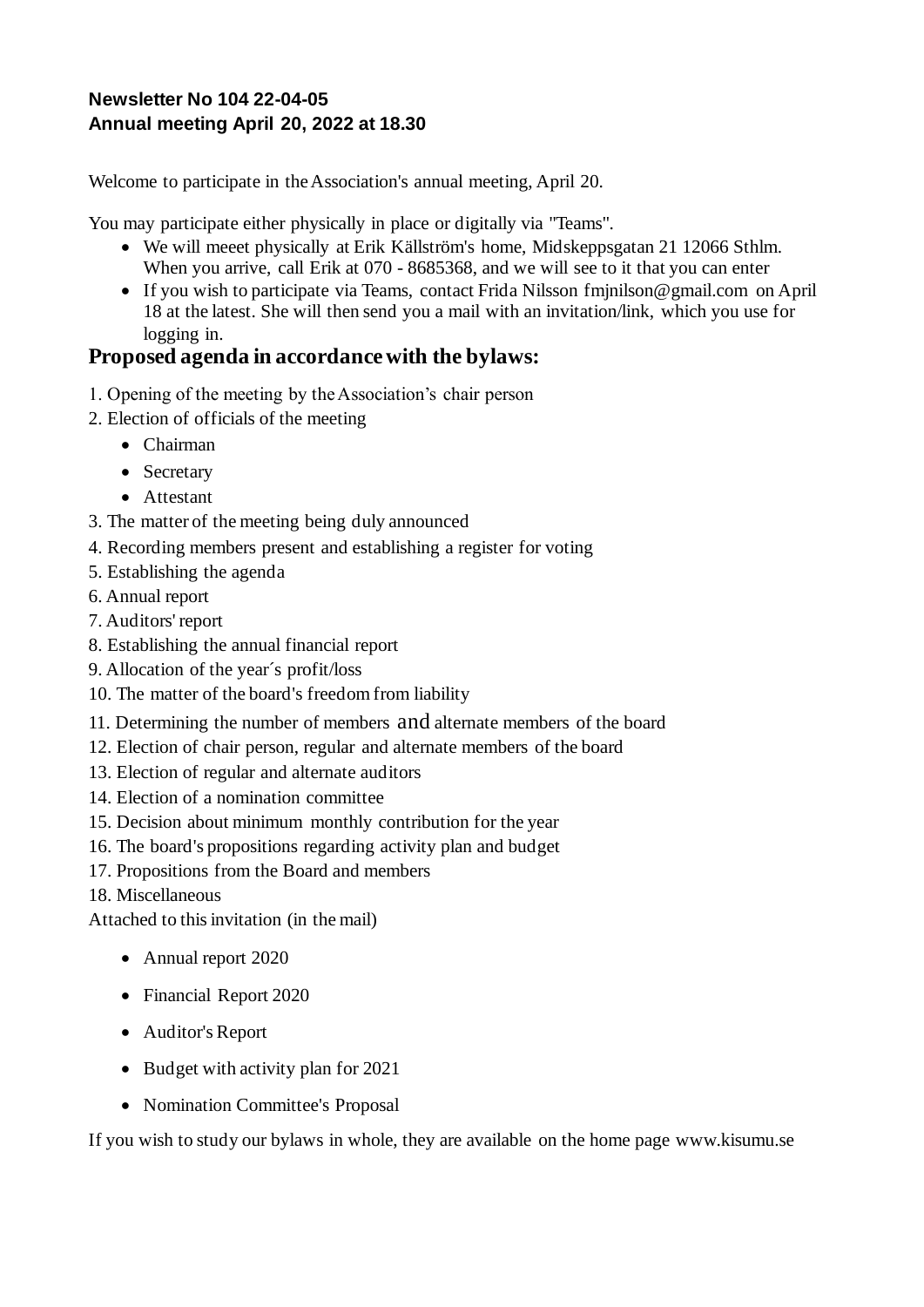# **Latest news from the school**

School activities are now at full swing again. As we have informed earlier the school year/semesters were postponed due to the pandemic. After a short recess/vacation semester one has now begun. Normally this happens in early February. The semester will last for ten weeks, which is a bit shorter than usual, but a way to make the school year get into the regular pattern at the start of the school year 2023. The staff and pupils cooperate in growing among others corn, which is the main ingredient in the school food. In spite of the drought, which has hit large parts of Kenya, the crop looks promising. This is of course positive considering the increasing food prices in Kenya.

As far as we know, the school - children and staff - have still managed to escape from the pandemic.

Below a few snap shots from the school and two of the new subjects in the new curriculum. Arts and crafts.

#### **Anders Jansson 80 years**

Many thanks for the donations to the Association in connection with my 80 year celebration. I believe the amount is around SEK 20 000.

Best regards /Anders

The board also wishes to send thanks to Anders and to all of you, who observed his birthday. A fantastic contribution to the children and to the school's work.

#### **Gifts for celebrations, in memoriam and other donations**

Do you wish to give a gift for a celebration or in someone's memorial? Send your donation to one of our accounts below and a mail to us a[t gava@kisumu.se.](mailto:gava@kisumu.se) State purpose, the name of the person to whom we shall send our thanks and who the donors are. We will then send a thank you-card with the names of the donors.

Swish-account: 1236 072 698 Bank giro: 5734-8534 Plus giro:  $17,62,64 - 0$ 

For IBAN-number contact our accountant Julia Olson, julia@kisumu.se to get the Society's account number and IBAN number in Handelsbanken

We protect your personal data in accordance with GDPR. Read the integrity policy of the Kisumu Association at [www.kisumu.se](http://www.kisumu.se/) or send a mail to ordf(@)kisumu.se

The latest news, pictures and reports from the school is available at the web page of the Association, [www.kisumu.se](http://www.kisumu.se/)